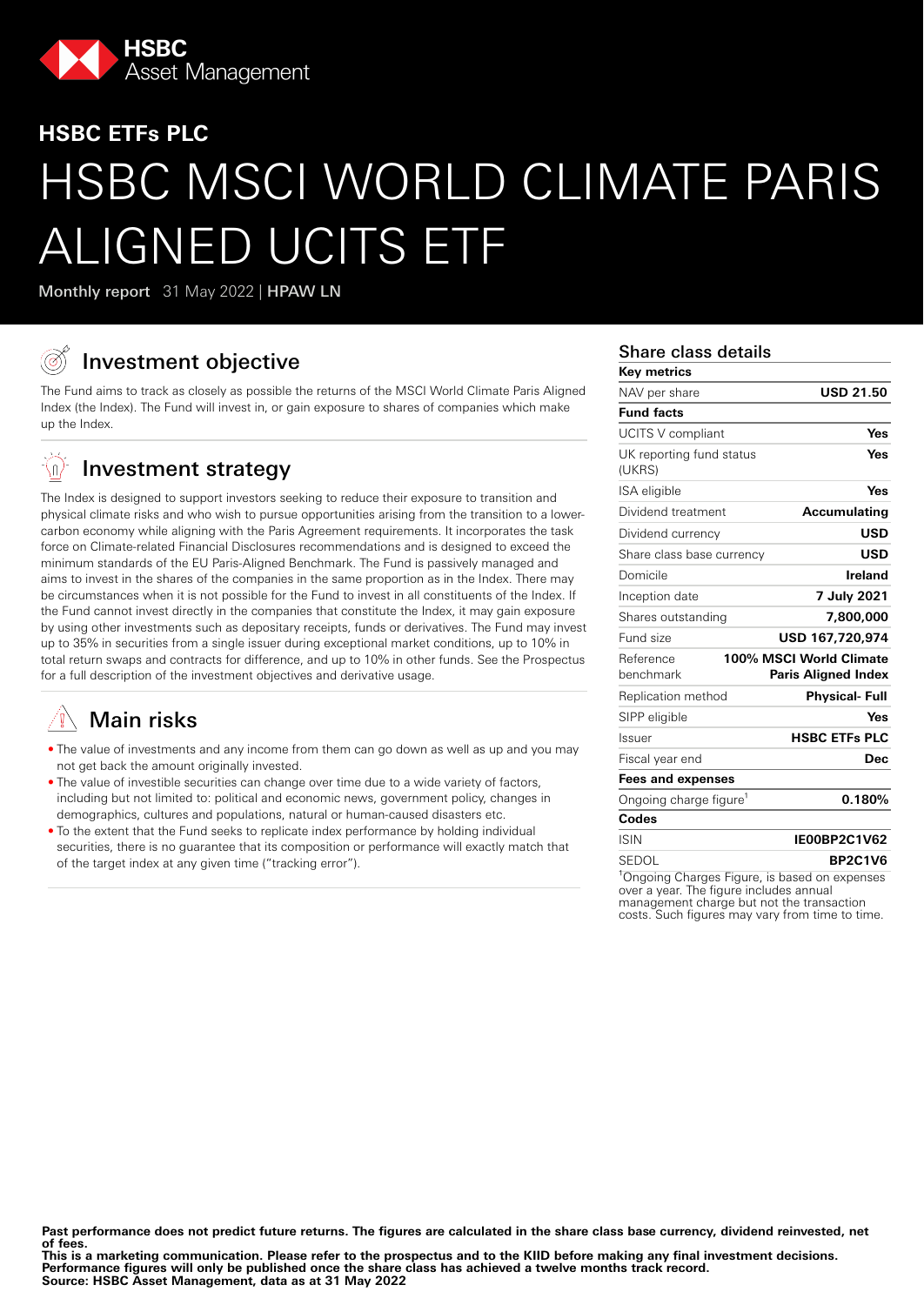#### HSBC ETFs PLC HSBC MSCI WORLD CLIMATE PARIS ALIGNED UCITS ETF Monthly report 31 May 2022 | HPAW LN

| Performance (%)         | YTD   |       | 1 month 3 months 6 months |                   | 1 vear                | 3 years ann           | 5 years ann           | Since inception          |
|-------------------------|-------|-------|---------------------------|-------------------|-----------------------|-----------------------|-----------------------|--------------------------|
| <b>Fund</b>             | --    | --    | --                        |                   | --                    | --                    | --                    |                          |
| Reference Benchmark     | $- -$ | $- -$ | $- -$                     |                   | $\qquad \qquad -$     | $-\,-$                | $- -$                 |                          |
| Tracking difference     | $- -$ | $- -$ | $- -$                     | $- -$             | $- -$                 | $\qquad \qquad -$     | $- -$                 |                          |
| Rolling performance (%) |       |       | 31/05/21<br>31/05/22      |                   | 31/05/20-<br>31/05/21 | 31/05/19-<br>31/05/20 | 31/05/18-<br>31/05/19 | $31/05/17$ -<br>31/05/18 |
| <b>Fund</b>             |       |       |                           | --                | --                    | --                    | --                    |                          |
| Reference Benchmark     |       |       |                           | $\qquad \qquad -$ | $- -$                 | $\qquad \qquad -$     | --                    |                          |

| <b>Carbon footprint</b>                                                | Fund  | Reference<br>benchmark |
|------------------------------------------------------------------------|-------|------------------------|
| Carbon intensity emissions                                             | 42.48 | 164 62                 |
| Carbon Intensity measures the quantity of carbon emission of a company |       |                        |

| Carboll intensity measures the quantity of carboll emission of a comp |  |
|-----------------------------------------------------------------------|--|
| (tonnes CO <sup>2</sup> e/USD million revenue)                        |  |
| Source: S&P Global Trucost                                            |  |

| <b>Equity characteristics</b> | Fund    | Reference<br><b>Benchmark</b> |
|-------------------------------|---------|-------------------------------|
| No. of holdings ex cash       | 638     | 668                           |
| Average market cap (USD Mil)  | 350.583 | 350.377                       |
| Price/earning ratio           | 1843    | 1843                          |

| Reference benchmark | 66 | 66 | 52 | 5.2 |
|---------------------|----|----|----|-----|
|                     |    |    |    |     |

| <b>Benchmark information</b> |  |
|------------------------------|--|
|------------------------------|--|

| Index name                | 100% MSCI World Climate Paris Aligned Index |
|---------------------------|---------------------------------------------|
| Index currency            | USD.                                        |
| Benchmark type            | Net Return                                  |
| TR Index Bloomberg Ticker | <b>MXWOCLPA</b>                             |
| TR Index Reuters RIC      | .MIWO0CPA0NUS                               |

**MSCI ESG Score ESG score E S G**<br>Fund **6.9 6.9 6.2 5.2 5.2** Fund 6.9 6.9 5.2 5.2

#### **Sector allocation (%)**

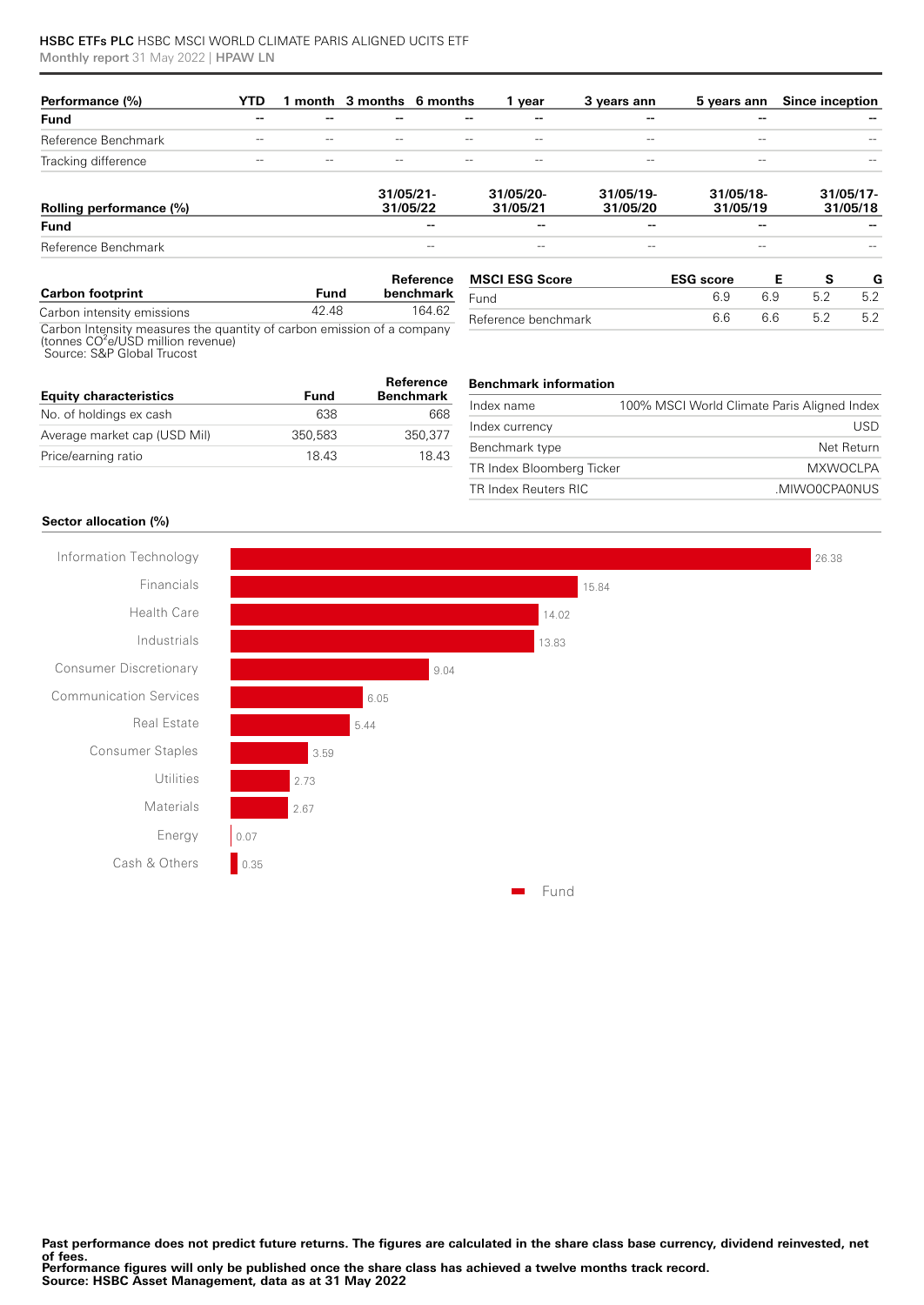#### **Geographical allocation (%)**



| Top 10 holdings        | <b>Sector</b>                 | Weight (%) |
|------------------------|-------------------------------|------------|
| Apple Inc              | Information Technology        | 5.14       |
| Microsoft Corp         | Information Technology        | 3.98       |
| Alphabet Inc           | <b>Communication Services</b> | 2.55       |
| Amazon.com Inc         | Consumer Discretionary        | 2.01       |
| Tesla Inc              | Consumer Discretionary        | 1.48       |
| Schneider Electric Se  | Industrials                   | 1.08       |
| <b>NVIDIA Corp</b>     | Information Technology        | 1.01       |
| JPMorgan Chase & Co    | Financials                    | 1.00       |
| Johnson & Johnson      | <b>Health Care</b>            | 0.95       |
| UnitedHealth Group Inc | <b>Health Care</b>            | 0.94       |

| <b>Exchange name</b>                     | Listing date | Trading<br>currency | Trading hours   | <b>Bloomberg</b><br>ticker | <b>Reuters RIC Bloomberg</b> | <b>iNAV</b>     | <b>iNAV Reuters</b> |
|------------------------------------------|--------------|---------------------|-----------------|----------------------------|------------------------------|-----------------|---------------------|
| LONDON STOCK EXCHANGE                    | 08 Jul 2021  | USD                 | $08:00 - 16:30$ | <b>HPAW LN</b>             | <b>HPAW.L</b>                | <b>HPAWUSIV</b> | <b>HPAWUSiv.P</b>   |
| LONDON STOCK EXCHANGE                    | 08 Jul 2021  | GBP                 | $- -$           | <b>HPAOLN</b>              | HPAO.L                       | <b>HPAWGBIV</b> | <b>HPAWGBiv.P</b>   |
| DEUTSCHE BOERSE AG-XETRA                 | 10 Aug 2021  | <b>EUR</b>          | $09:00 - 17:30$ | <b>HPAW GY</b>             | <b>HPAW.DE</b>               | <b>HPAWEUIV</b> | <b>HPAWEUIv.P</b>   |
| NYSE EURONEXT - EURONEXT<br><b>PARIS</b> | 10 Aug 2021  | EUR                 | $09:00 - 17:30$ | <b>HPAW FP</b>             | <b>HPAW.PA</b>               | <b>HPAWEUIV</b> | <b>HPAWEUIv.P</b>   |
| BORSA ITALIANA SPA                       | 11 Aug 2021  | <b>EUR</b>          | $09:00 - 17:35$ | <b>HPAW IM</b>             | HPAW.MI                      | <b>HPAWEUIV</b> | <b>HPAWEUJv.P</b>   |
| SIX SWISS EXCHANGE                       | 27 Aug 2021  | USD                 | $09:00 - 17:30$ | <b>HPAW SW</b>             | <b>HPAW.S</b>                | <b>HPAWUSIV</b> | <b>HPAWUSiv.P</b>   |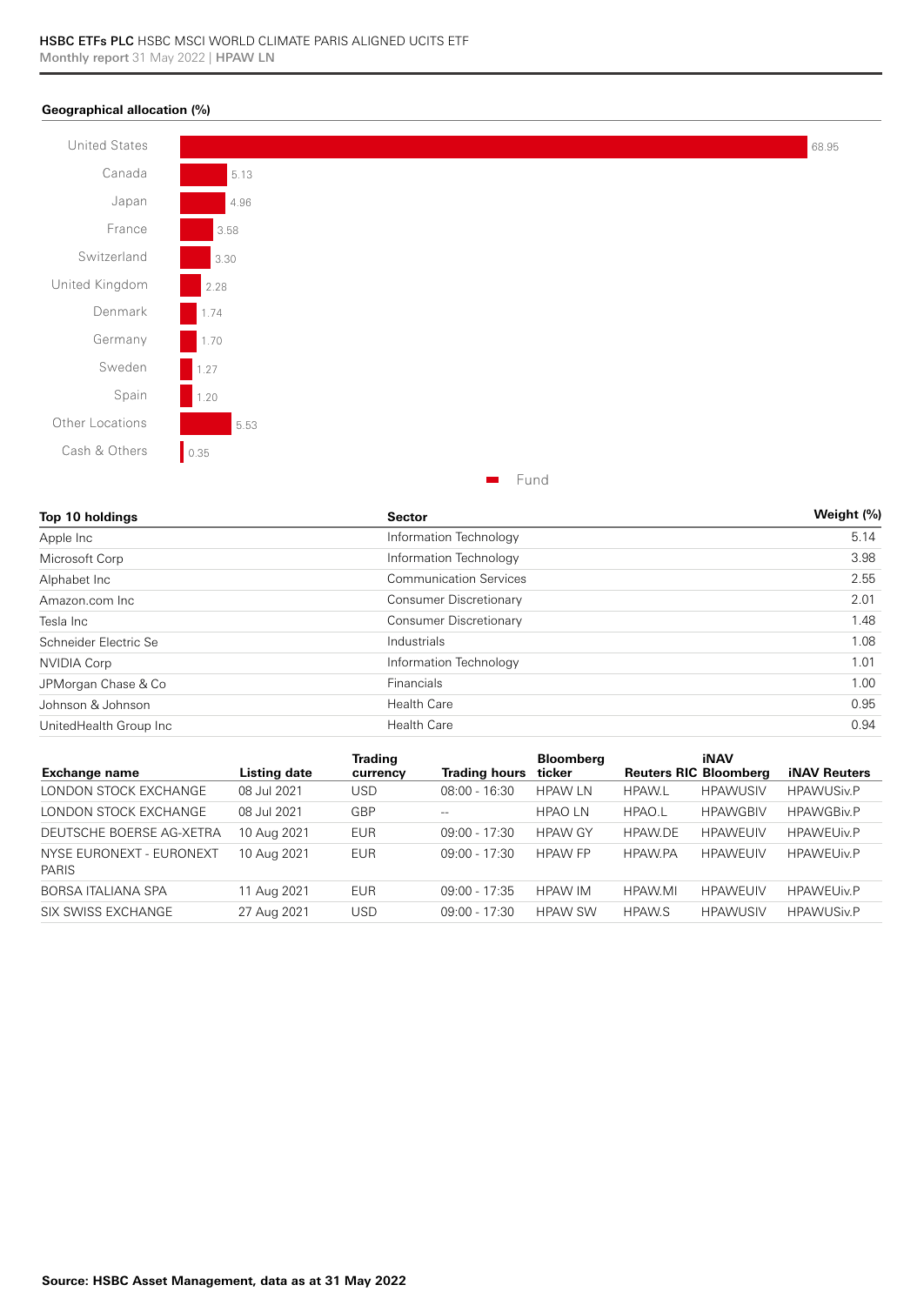| Emissions from reserves (mn tonnes/<br>USDmn) | Fund    | Reference<br>benchmark |
|-----------------------------------------------|---------|------------------------|
| Emissions from reserves/market cap            | 0.00001 | 0.00133                |

#### Ten lowest carbon intensity issuers

|                                     | <b>Carbon intensity</b><br>emissions (tonnes |                                                    | <b>Carbon intensity</b><br>emissions (tonnes |
|-------------------------------------|----------------------------------------------|----------------------------------------------------|----------------------------------------------|
| <b>Fund</b>                         | $CO2e/USD$ million)                          | Reference benchmark CO <sup>2</sup> e/USD million) |                                              |
| <b>WHEATON PRECIOUS METALS CORP</b> | 0.02                                         | <b>WHEATON PRECIOUS METALS CORP</b>                | 0.02                                         |
| INDUSTRIVARDEN AB-C SHS             | 0.05                                         | INDUSTRIVARDEN AB-A SHS                            | 0.05                                         |
| SWISS LIFE HOLDING AG-REG           | 0.29                                         | ST JAMES'S PLACE PLC                               | 0.21                                         |
| NN GROUP NV                         | 0.30                                         | M&G PLC                                            | 0.25                                         |
| SWISS RE AG                         | 0.33                                         | SWISS LIFE HOLDING AG-REG                          | 0.29                                         |
| GJENSIDIGE FORSIKRING ASA           | 0.33                                         | NN GROUP NV                                        | 0.30                                         |
| IGM FINANCIAL INC                   | 0.34                                         | SWISS RE AG                                        | 0.33                                         |
| SAMPO OYJ-A SHS                     | 0.45                                         | GJENSIDIGE FORSIKRING ASA                          | 0.33                                         |
| LINCOLN NATIONAL CORP               | 0.47                                         | IGM FINANCIAL INC                                  | 0.34                                         |
| IA FINANCIAL CORP INC               | 0.49                                         | SAMPO OYJ-A SHS                                    | 0.45                                         |

## Ten highest carbon intensity issuers

|                              | <b>Carbon intensity</b><br>emissions (tonnes |                                                    | <b>Carbon intensity</b><br>emissions (tonnes |
|------------------------------|----------------------------------------------|----------------------------------------------------|----------------------------------------------|
| <b>Fund</b>                  | $CO2e/USD$ million)                          | Reference benchmark CO <sup>2</sup> e/USD million) |                                              |
| NORTHLAND POWER INC          | 903.50                                       | <b>VISTRA CORP</b>                                 | 8,269.14                                     |
| DIGITAL REALTY TRUST INC     | 767.86                                       | CLEVELAND-CLIFFS INC                               | 6,052.39                                     |
| EDP-ENERGIAS DE PORTUGAL SA  | 698.16                                       | SOUTH <sub>32</sub> LTD                            | 4,914.45                                     |
| ROCKWOOL A/S-B SHS           | 654.47                                       | <b>EVERGY INC</b>                                  | 4,875.18                                     |
| TERNA-RETE ELETTRICA NAZIONA | 591.15                                       | LAFARGEHOLCIM LTD-REG                              | 4,722.82                                     |
| EDISON INTERNATIONAL         | 588.05                                       | AMEREN CORPORATION                                 | 4,697.71                                     |
| AVANTOR INC                  | 479.70                                       | RWE AG                                             | 4,604.96                                     |
| UNION PACIFIC CORP           | 475.13                                       | CF INDUSTRIES HOLDINGS INC                         | 4,536.22                                     |
| ANTOFAGASTA PLC              | 457.26                                       | AES CORP                                           | 4,473.66                                     |
| ELIA GROUP SA/NV             | 412.78                                       | CLP HOLDINGS LTD                                   | 4.419.45                                     |

**Company carbon data, can often be "partially disclosed", i.e. partial geographic coverage, or incomplete operational data. Trucost\***  undertakes analysis and research to assess company reported results. The proprietary Trucost model enables an estimate of total<br>emissions which relies on more than just reported financial data. Where securities are not cov **value based on the average intensity score of comparable companies.\*Trucost are a division of S&P Global; they assess risks relating to climate change, natural resource constraints, and broader environmental, social, and governance factors. Source of analytics: Trucost / HSBC**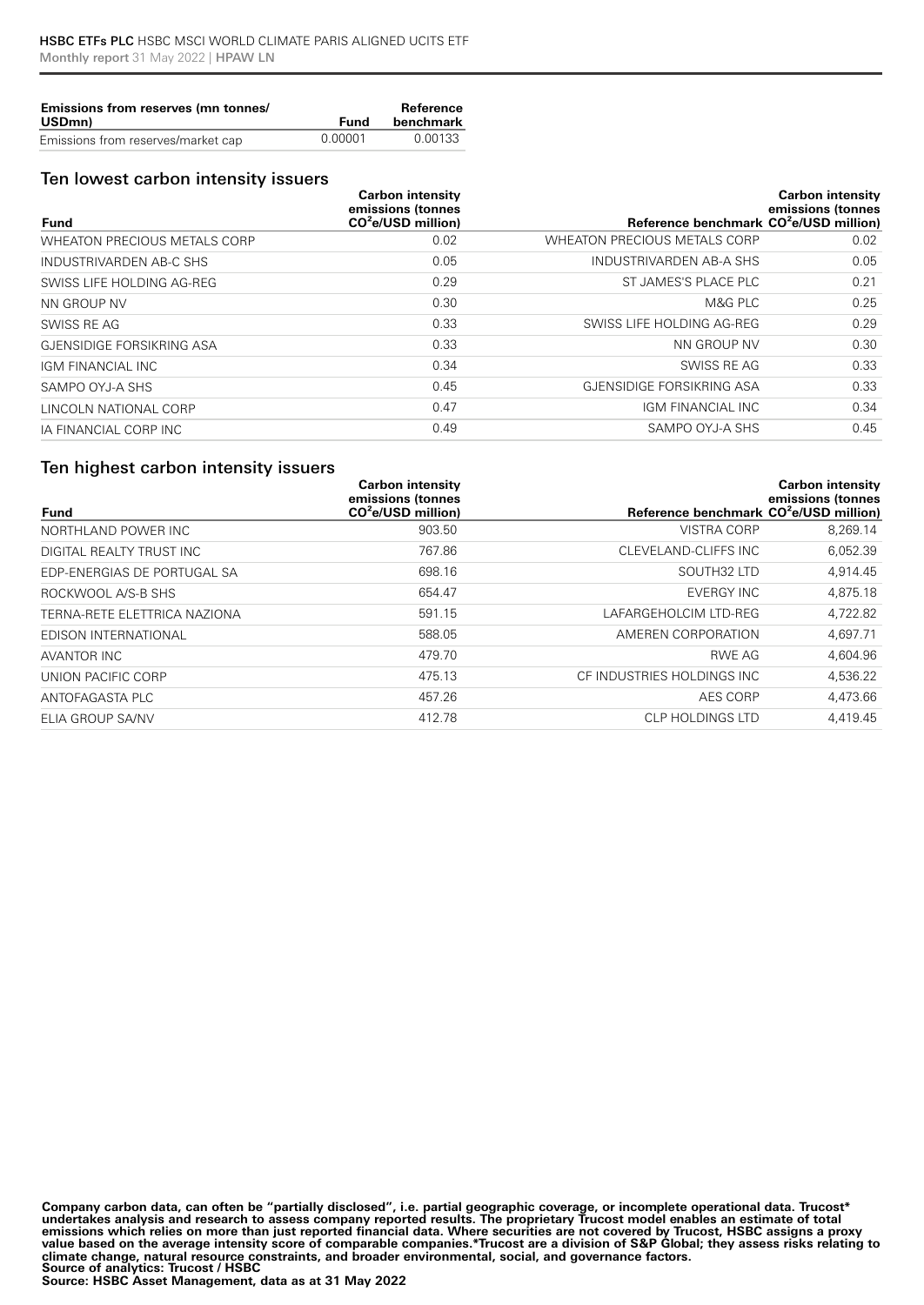# ESG score for ten highest holdings by weight

| <b>Fund</b>            | Weight | <b>ESG</b> score | Е    | s   | G   | Carbon<br>intensity<br>emissions |
|------------------------|--------|------------------|------|-----|-----|----------------------------------|
| APPLE INC              | 5.140% | 6.1              | 4.1  | 5.6 | 3.1 | 3.4                              |
| MICROSOFT CORP         | 3.978% | 9.8              | 8.1  | 6.9 | 5.5 | 29.5                             |
| AMAZON.COM INC         | 2.014% | 5.6              | 5.5  | 4.8 | 5.1 | 43.8                             |
| ALPHABET INC-CL C      | 1.674% | 5.1              | 7.1  | 5.4 | 1.3 | 32.4                             |
| <b>TESLA INC</b>       | 1.480% | 6.9              | 9.0  | 1.9 | 4.5 | 24.2                             |
| SCHNEIDER ELECTRIC SE  | 1.079% | 9.3              | 8.7  | 5.4 | 5.9 | 18.4                             |
| NVIDIA CORP            | 1.013% | 9.1              | 5.4  | 7.0 | 5.6 | 7.1                              |
| JPMORGAN CHASE & CO    | 0.996% | 7.1              | 9.3  | 4.5 | 4.4 | 7.2                              |
| JOHNSON & JOHNSON      | 0.946% | 5.1              | 6.3  | 5.4 | 2.9 | 12.2                             |
| UNITEDHEALTH GROUP INC | 0.939% | 5.6              | 10.0 | 5.0 | 4.6 | 0.7                              |
|                        |        |                  |      |     |     |                                  |

| Reference benchmark        | Weight | <b>ESG</b> score | Е    | S   | G   | intensity<br>emissions |
|----------------------------|--------|------------------|------|-----|-----|------------------------|
| APPLE INC                  | 4.509% | 6.1              | 4.1  | 5.6 | 3.1 | 3.4                    |
| MICROSOFT CORP             | 3.594% | 9.8              | 8.1  | 6.9 | 5.5 | 29.5                   |
| AMAZON.COM INC             | 2.044% | 5.6              | 5.5  | 4.8 | 4.9 | 43.8                   |
| ALPHABET INC-CL A          | 1.270% | 5.1              | 7.1  | 5.4 | 1.3 | 32.4                   |
| <b>TESLA INC</b>           | 1.237% | 6.9              | 9.0  | 1.9 | 4.5 | 24.2                   |
| ALPHABET INC-CL C          | 1.203% | 5.1              | 7.1  | 5.4 | 1.3 | 32.4                   |
| JOHNSON & JOHNSON          | 0.876% | 5.1              | 6.3  | 5.4 | 2.9 | 12.2                   |
| UNITEDHEALTH GROUP INC     | 0.868% | 4.2              | 10.0 | 4.9 | 4.6 | 0.7                    |
| NVIDIA CORP                | 0.867% | 9.1              | 5.4  | 7.0 | 5.6 | 7.1                    |
| META PLATFORMS INC-CLASS A | 0.830% | 2.2              | 10.0 | 2.5 | 2.9 | 32.3                   |

**Carbon** 

**Company carbon data, can often be "partially disclosed", i.e. partial geographic coverage, or incomplete operational data. Trucost\***  undertakes analysis and research to assess company reported results. The proprietary Trucost model enables an estimate of total<br>emissions which relies on more than just reported financial data. Where securities are not cov **value based on the average intensity score of comparable companies.\*Trucost are a division of S&P Global; they assess risks relating to climate change, natural resource constraints, and broader environmental, social, and governance factors. Source of analytics: Trucost / HSBC**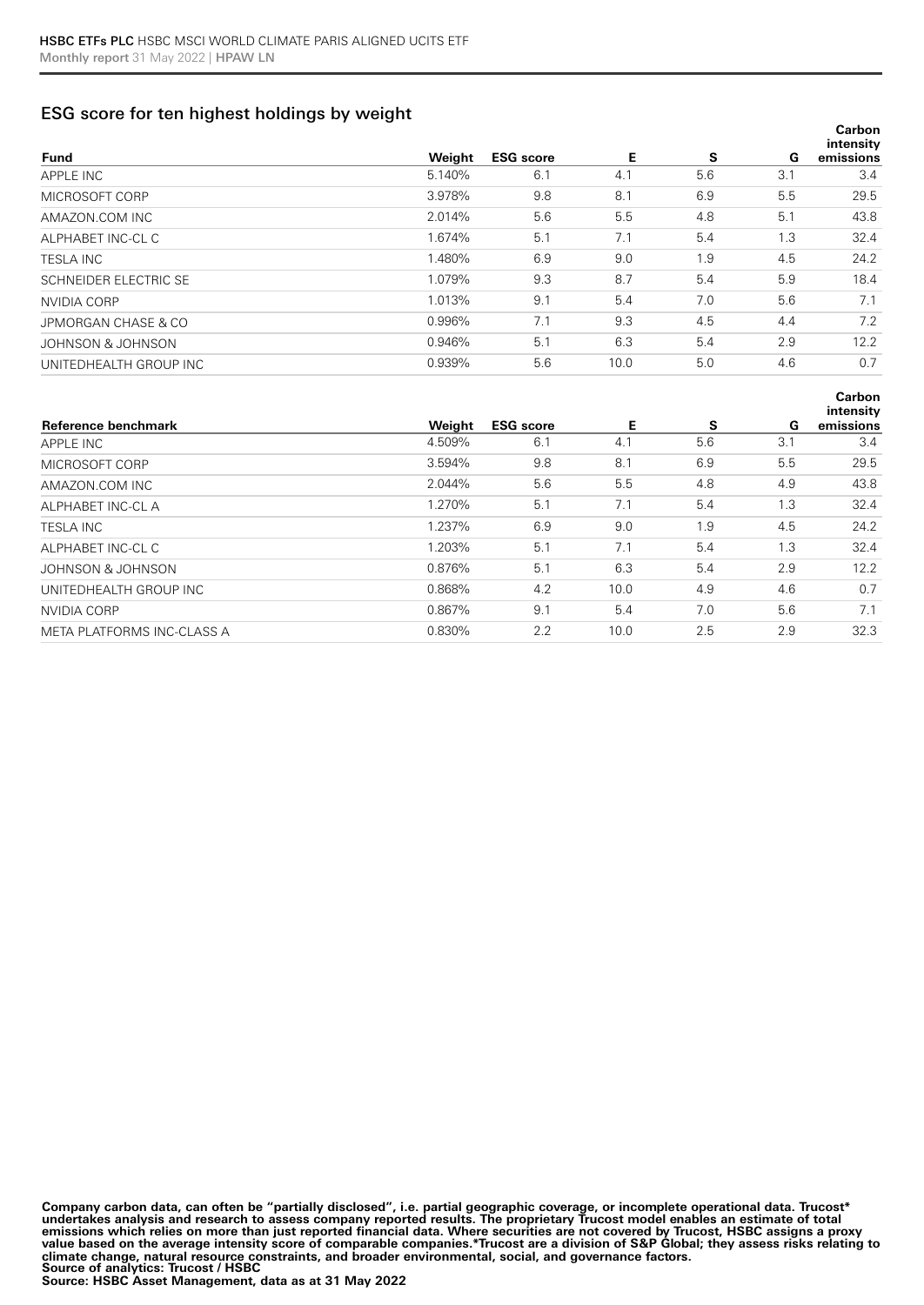## ESG score for ten lowest holdings by weight

| <b>Fund</b>                  | Weight    | <b>ESG</b> score | Е    | s   | G   | Carbon<br>intensity<br>emissions |
|------------------------------|-----------|------------------|------|-----|-----|----------------------------------|
| ATLAS COPCO AB- A RDS        | $0.000\%$ | 7.4              | 5.4  | 4.5 | 7.2 | 11.3                             |
| <b>BOLIDEN AB-RED SHS</b>    | 0.002%    | 10.0             | 5.4  | 6.8 | 7.6 | 191.4                            |
| <b>BAUSCH HEALTH COS INC</b> | 0.008%    | 5.4              | 4.0  | 4.7 | 4.9 | 92.0                             |
| KYOWA KIRIN CO LTD           | 0.008%    | 6.9              | 5.3  | 5.8 | 5.8 | 14.5                             |
| BLOCK INC - CDI              | 0.008%    | 6.4              | 7.0  | 5.7 | 3.3 | 11.8                             |
| LA FRANCAISE DES JEUX SAEM   | 0.008%    | 6.3              | 10.0 | 4.8 | 5.4 | 0.9                              |
| WIX.COM LTD                  | 0.009%    | 7.9              | 6.7  | 4.7 | 6.9 | 14.3                             |
| PALANTIR TECHNOLOGIES INC-A  | 0.009%    | 2.6              | 3.6  | 2.9 | 4.1 | 9.7                              |
| TAYLOR WIMPEY PLC            | 0.009%    | 7.6              | 5.5  | 6.0 | 7.6 | 6.1                              |
| ASAHI INTECC CO LTD          | 0.009%    | 5.5              | 6.7  | 6.6 | 4.4 | 80.1                             |
|                              |           |                  |      |     |     |                                  |

| Reference benchmark               | Weight    | <b>ESG</b> score | Е   | <b>S</b> | G   | intensity<br>emissions |
|-----------------------------------|-----------|------------------|-----|----------|-----|------------------------|
| WELCIA HOLDINGS CO LTD            | $0.004\%$ | 4.9              | 2.6 | 4.9      | 3.9 | 50.5                   |
| SHARP CORP                        | 0.004%    | 5.5              | 3.7 | 5.5      | 3.9 | 52.3                   |
| KORNIT DIGITAL LTD                | $0.004\%$ | 8.3              | 4.6 | 8.2      | 5.5 | 43.9                   |
| KOEI TECMO HOLDINGS CO LTD        | 0.004%    | 3.7              | 7.0 | 2.9      | 4.9 | 13.2                   |
| FUTU HOLDINGS LTD-ADR             | 0.004%    | 5.0              | 6.5 | 3.3      | 5.2 | 7.6                    |
| CHEWY INC - CLASS A               | 0.004%    | 2.7              | 0.7 | 3.6      | 3.8 | 48.9                   |
| <b>ITO EN LTD</b>                 | 0.004%    | 5.6              | 5.7 | 4.6      | 4.6 | 8.5                    |
| NISSHIN SEIFUN GROUP INC          | $0.004\%$ | 4.1              | 2.3 | 5.4      | 4.4 | 43.1                   |
| HIKARI TSUSHIN INC                | $0.004\%$ | 4.6              | 0.8 | 6.6      | 2.6 | 21.9                   |
| <b>IIDA GROUP HOLDINGS CO LTD</b> | 0.004%    | 2.4              | 3.1 | 3.1      | 2.7 | 31.8                   |

**Carbon** 

**Company carbon data, can often be "partially disclosed", i.e. partial geographic coverage, or incomplete operational data. Trucost\***  undertakes analysis and research to assess company reported results. The proprietary Trucost model enables an estimate of total<br>emissions which relies on more than just reported financial data. Where securities are not cov **value based on the average intensity score of comparable companies.\*Trucost are a division of S&P Global; they assess risks relating to climate change, natural resource constraints, and broader environmental, social, and governance factors. Source of analytics: Trucost / HSBC**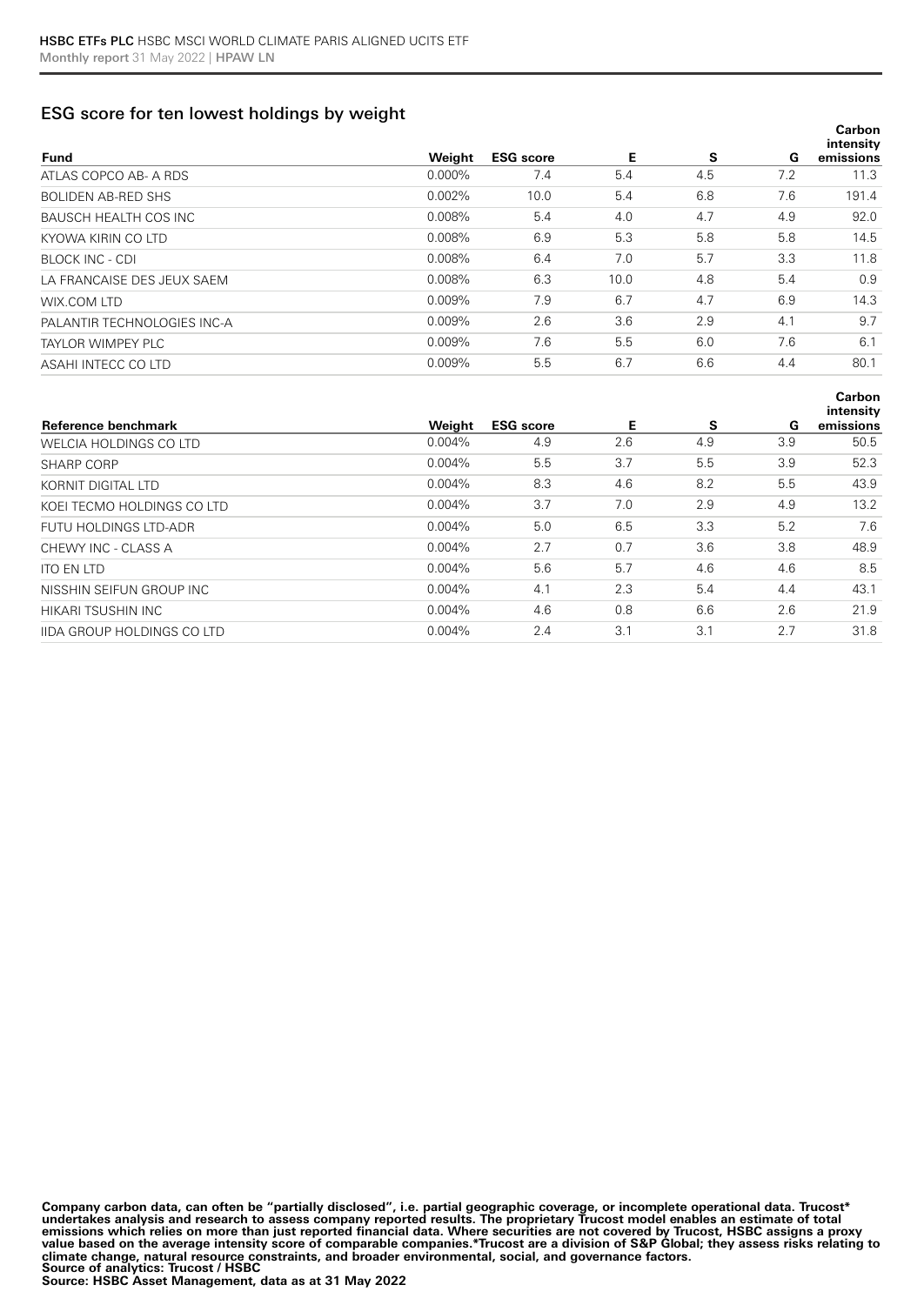### Risk disclosures

- Derivatives may be used by the Fund, and these can behave unexpectedly. The pricing and volatility of many derivatives may diverge from strictly reflecting the pricing or volatility of their underlying reference(s), instrument or asset.
- Investment Leverage occurs when the economic exposure is greater than the amount invested, such as when derivatives are used. A Fund that employs leverage may experience greater gains and/or losses due to the amplification effect from a movement in the price of the reference source.
- Further information on the potential risks can be found in the Key Investor Information Document (KID) and/or the Prospectus or Offering Memorandum.

Follow us on:



E-mail: etf.client.services@hsbc.com Website: www.etf.hsbc.com

For more information please contact us at E-mail:

Wholesale.clientservices@hsbc.com. www.assetmanagement.hsbc.com/uk To help improve our service and in the interests of security we may record and/ or monitor your communication with us.





#### Index disclaimer

Source: MSCI. The MSCI information may only be used for your internal use, may not be reproduced or redisseminated in any form and may not be used as a basis for or a component of any financial instruments or products or indices. None of the MSCI information is intended to constitute investment advice or a recommendation to make (or refrain from making) any kind of investment decision and may not be relied on as such. Historical data and analysis should not be taken as an indication or guarantee of any future performance analysis, forecast or prediction. The MSCI information is provided on an "as is" basis and the user of this information assumes the entire risk of any use made of this information. MSCI, each of its affiliates and each other person involved in or related to compiling, computing or creating any MSCI information (collectively, the "MSCI Parties") expressly disclaims all warranties (including, without limitation, any warranties of originality, accuracy, completeness, timeliness, noninfringement, merchantability and fitness for a particular purpose) with respect to this information. Without limiting any of the foregoing, in no event shall any MSCI Party have any liability for any direct, indirect, special, incidental, punitive, consequential (including, without limitation, lost profits) or any other damages. (www.msci.com)